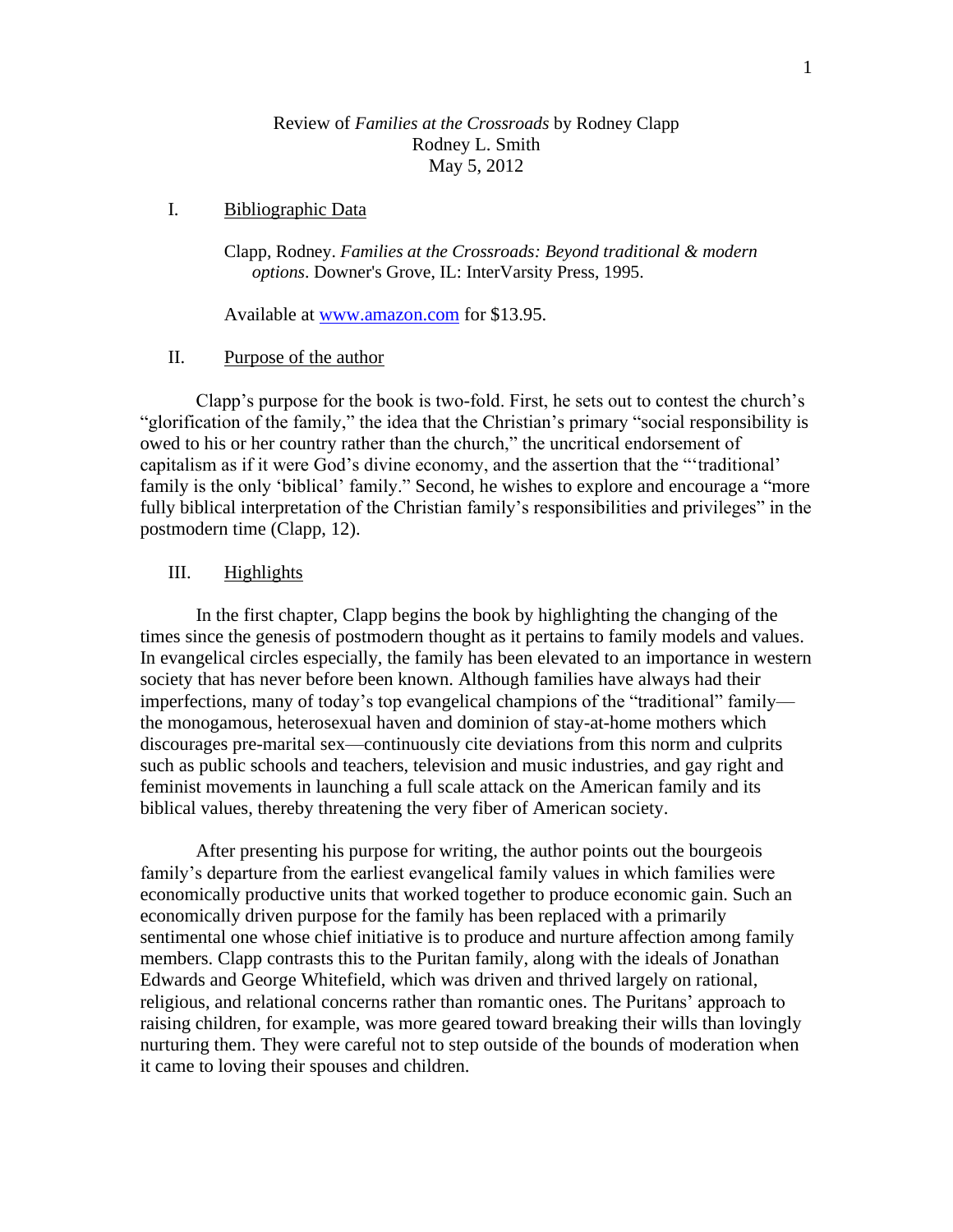The Scripture is not a timeless manual for family values but a collection of historically located stories about Israel and Jesus which utilizes a variety of different genres. The stories, examples, advice, and commands contained therein must be interpreted within their own historical and thematic contexts. Biblical family life was much different from today's family life as well as from the "traditionalist's" ideal of the so-called "biblical" Christian family (16).

The nineteenth and twentieth centuries saw enormous increases in the speed of travel which resulted in a drastic reduction in the "size" of the world. Increased speed of travel, communication, and convenience led to an unsturdy footing for moral values. Today, the postmodern world blows by us like the landscape seen from the inside of a commercial jetliner. These two post-enlightenment centuries demonstrated that just as many wars could be fought in the name of nationalism as that of religion, which had previously been strictly consigned to nonpublic life. Certain interpretations of scientific discoveries and theories undermined the validity of religious lifestyles. As a result, the postmodern world lost its sense of universal good, spawned individualism, and gave birth to a culture of self-absorption. Yet many continue to search for a place of safety and direction—"an Ark" (26).

Next, Clapp outlines the unnaturalness of what is today considered natural family tendencies in the Western world. Western cultural norms such as kissing are by no means universal or biological norms in human relationships. Even our concept of strict monogamy is foreign to many cultures today, as well as to those of the Bible. Homosexuality was also an accepted cultural norm in Greece, just as it is in postmodern society, which shows us that what human beings think of natural is not always best. Since the natural family can take many different forms, Christians must decide to define in detail what model of family we are zealously defending.

What is today dubbed the traditional and biblical model for family is the bourgeois family of the nineteenth century. The first trait of the bourgeois family is that it consigns the family to private life, making it an attractive refuge from the harsher world of public life. Second, it highly values the development and education of children. Third, the family is made the place from which personal ethics and self-identity are derived. Fourth, a high emphasis is placed on romantic love as the primary reason for marriage. Fifth, husbands and wives are expected to be extremely affectionate and respectful toward one another. Sixth, the woman is given a special place of dominance in the home, becoming the "protector of morals," (34) and marriage and motherhood are considered her highest calling.

The truly biblical Israelite family, on the other hand, differed drastically from the nineteenth century bourgeois family. First of all, many Israelite families were polygamous. They were also economically productive units which consisted of a "multigenerational extended family" which usually remained close together, forming a village, along with slaves. Although not entirely absent, sentimentality was not given the same position of purpose and priority for the family as in the modern and postmodern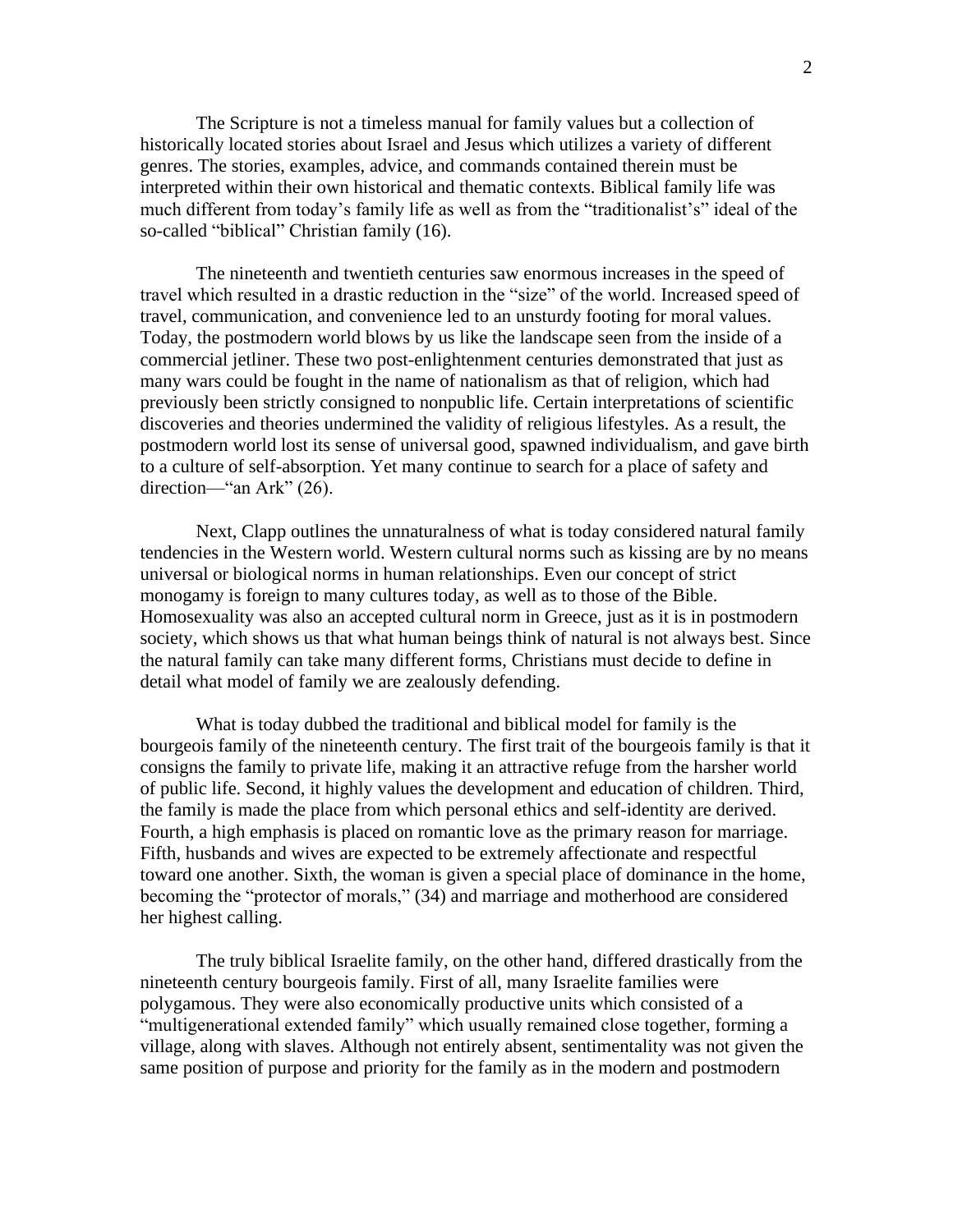bourgeois family model. Marriages were often arranged by family members for any variety of reasons including familial, military, and political.

All family systems have their problems because human beings act sinfully. Unlike animals which act on pure instinct, humans are able to govern their natural desires by culture and values. Humans are not born preprogrammed with the knowledge we need to survive as are the animals. Human knowledge and actions are guided by social concerns in which an entity such as the state or the church seeks its own benefit and survival. All Christians live in a sort of time between the inauguration and consummation of God's kingdom. We must lean to realize that the times and cultures around us are in a constant flux.

The bourgeois family became dominate alongside capitalism during the midnineteenth century. The rise of the industrial revolution also gave rise to and promoted a harsh, dark outside world. The man of the house became expected to leave his secure, comfortable family life at home and enter the world of business. In this outside world, his personal or religious values were to take a backseat to the drive for money, success, and power. The man may need to make use of deceit or other "immoral" behaviors in order survive this harsh and dangerous world. During this time, the home became the guardian of religion and morality which were largely relegated to women and children.

Subsequently, the family has gone from being a haven from the "real world" to being permeated with the language and ideology of the market. Children are though of in terms of money and time management and spouses are encouraged to "invest" in one another. Friendships and relationships which no longer serve their purposes should be "terminated." This model of family life Clapp calls the "economic exchange model" (63).

In stead of idolizing the family as the solution to the world's problems, Christians are called to put Jesus at the forefront of every part of our lives. Although the biblical nation of Israel arose from a single biological family, Jesus declared his true family to be those who obey the will of God. He called a community to embody his new ethic and confront the prescribed orders of the world. Throughout his ministry, Jesus continually affirmed family ties and the biblical laws which upheld them, but it is the family of God's kingdom which Jesus taught as central, just as Mary was primarily his disciple and his mother secondarily.

In chapter five the author deals with singleness and its advantages. Many churches view their singles as pre-married people in sort of a transition period awaiting truly "normal" existence. However, Clapp argues that Jesus and Paul both presented singleness as a better alternative to marriage. Augustine and other early church leaders viewed human sexuality as innately evil, but Old Testament Israelites valued marriage and procreation as commands from God and the only hope of a continued life after death. At resurrection of Jesus, humanity was given a new assurance of life after death. In his teaching, Jesus' position on human relationships was that they are secondary to doing God's will. Paul's exaltation of the single Christian had to do with freedom for the cares of marriage for the purpose of concentrating on the work of God's kingdom. So it is the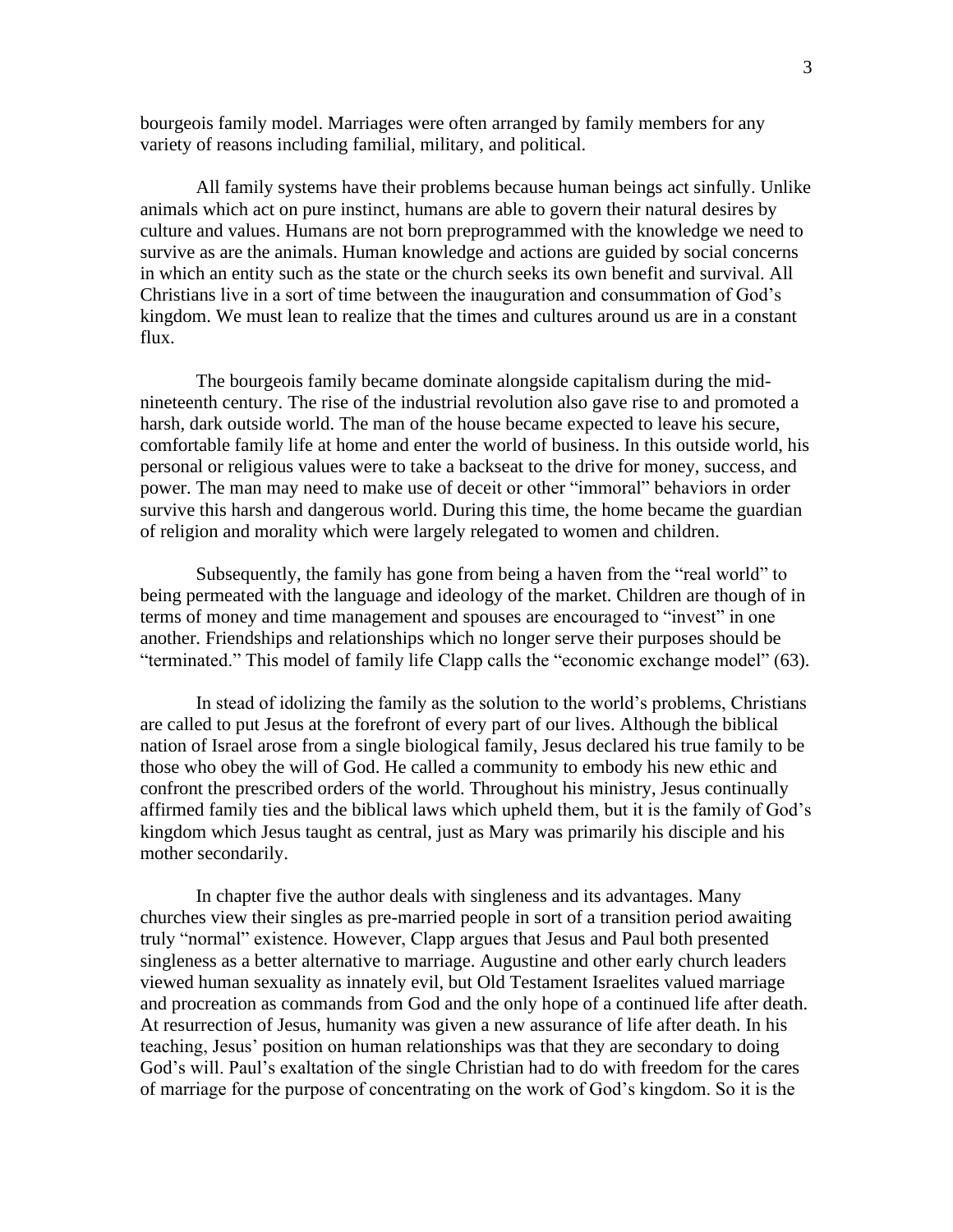single person who more exemplifies faith in Jesus' resurrection since, although neither celibacy outside of marriage nor sex within marriage are sinful, the single person trusts in God alone for eternal life and does not have the hope of a lineage on which to fall back.

Amidst Paul's imagery in describing the church and its functions is an array of family language, and even the "church's central sacrament," the Lord's Supper, emulates a family meal (82). Through baptism the Scriptures speak of new believers being "born again" into this new family and taking the name of Christ as "Christians." Paul's adoption language concerning new converts emphasizes their new identities in God's family, and just as the members of the church are given new identity, they are also given a new purpose and new patterns by which to live. Therefore, this richer and fuller existence to which the Christian attains from baptism onward makes is apparent that the nuclear family is not the most important institution for humanity which, if done correctly, will change the world; the church is.

Chapter six deals with fidelity and intimacy, as it pertains particularly to marriage and divorce. Just as two different bridge builders use separate sets of plans to build two different bridges, so the postmodern concept of fidelity differs drastically from Christian fidelity. Marriage in the former sense resembles a shopping mall of possible loyalties while the latter is a representation of the faithfulness of the Christian God. Although the secular world tends to insist that sex is "no more significant than drinking a glass of water" (124), Christians acknowledge a significance in sexual relations that carries lasting physical and spiritual implications, making two into one, and if practiced outside of a lifelong committed marriage, it becomes a betrayal of both God and self. However, viewing marriage in terms of the market, as a contractual rather than a covenantal relationship, lends more credibility to the concept of shopping around or sampling potential spouses prior to making a purchase. In "contractual fidelity" the terms of the relationship are conditional and self-centered whereas "covenantal fidelity" is an unbreakable promise before God and the church which vows to share and endure all things in this life (118). The former seeks a fuller experience of self through others, the latter a richer experience with others through the self. Adopting a contractual fidelity will only cripple us as people, leaving us incapable of loyalty.

Today's market-dominated culture also effects childrearing. The "economic exchange model" of relationships is not conducive to the stable, nurturing environment in which children thrive. Children are naturally selfish from the womb, primed and programmed to be obsessed with their own needs and desires. Thus, the "economic exchange model" of parenting, parenting at all makes no sense because self-interest must be suspended and even denied for the sake of nurturing offspring. In today's shrinking world, more and more people are faced with the need to coexist alongside people of other ethnicities and skin colors. The correct Christian response to being constantly confronted with people who are "different" from us is hospitality. Even so our children are strangers who have crossed our borders and interrupted our lives in ways we struggle to understand. As strangers, children learn about the world as they mimic their parents and remind us that they are God's special creatures who readily admit their dependence upon us. It is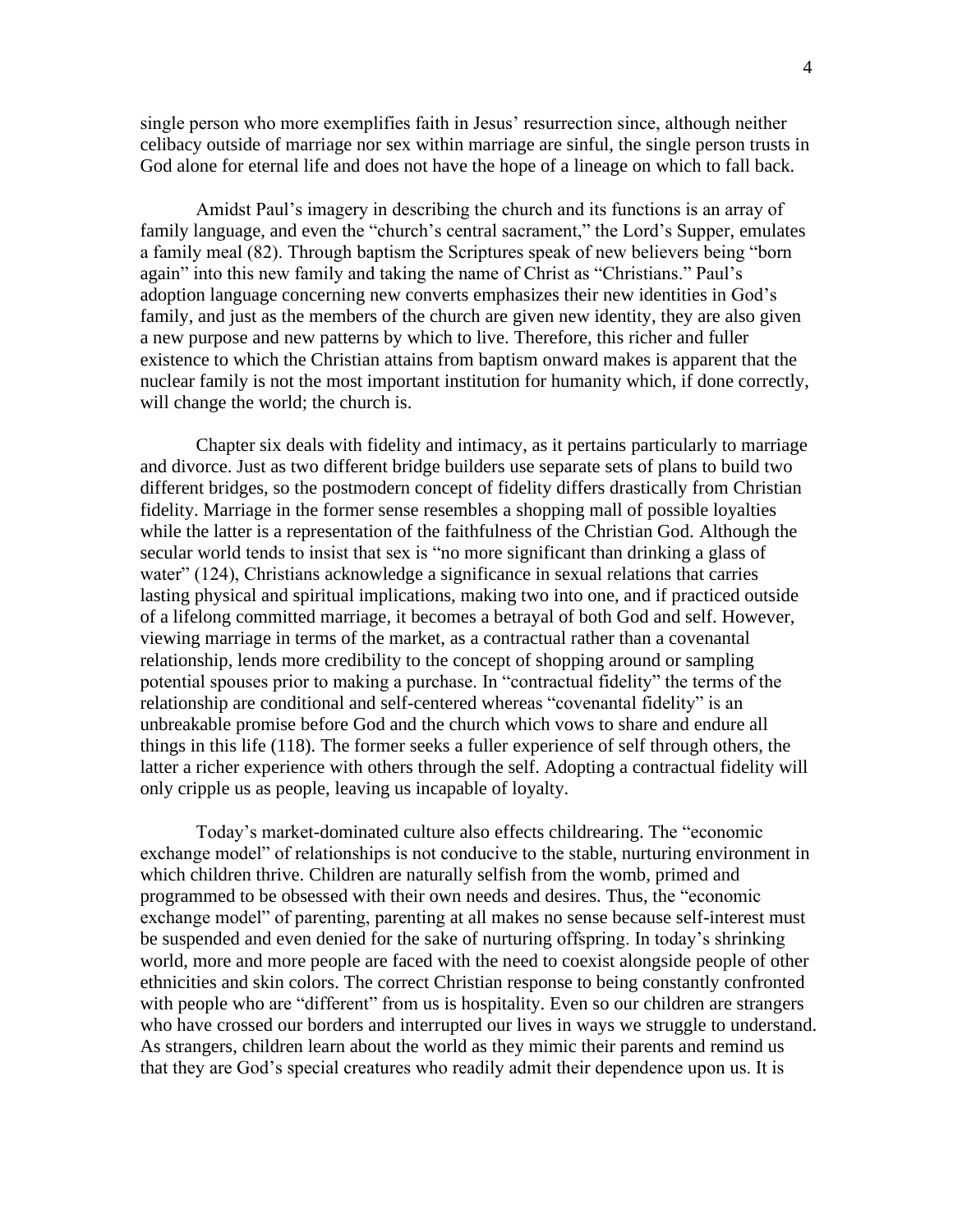through interaction with our children and the other strangers in our lives that we prepare to encounter and know the "supreme stranger," Jesus Christ (148).

Keeping private life and public life conveniently separated is an illusion which is easily overcome by the current challenges of living in the real world, but it is a dividing line which Christians often fight to keep. Secularization of every aspect of society results from this false dividing line. This renders the church of Jesus Christ impotent in influencing the world and reduces the one true God to a "domestic mascot" (154). No separation between public and private life was ever imagined in either the biblical ancient Hebrew families or the first century Roman households in which the church had its origins. God cannot be hidden away in a private haven called home because He is Lord of all; Christian homes are not meant to be private havens but "missionary bases" which serve, support, and send Christ's representatives into society in any variety of possible ways.

The Christian home becomes a "missionary base" when it ceases to live by the "economic exchange model," when it stops being all wrapped up in itself. If it does not do so, then all the family is left with is a model which attempts to control all things, including God, for the mere purpose of cultivating its own intimacy. Christian families need to renew their commitment to the world and to the kingdom of God. Although this present age is an age of busyness in a restless individualistic world, Christianity (along with Judaism) is different in that it boldly celebrates the Sabbath principle, taking time off and allowing the world to relax as well. Celebration was a part of Jesus' earthly ministry, and it is a part of our heavenly future in Christ. Thus, celebration is a vital aspect of living as missionaries in our homes and allowing our Christian families to be absorbed into the "first family, the church" (166). Like a rocket flying as far as it can on its own fuel and then falling back down to the earth, so is the individualist who thinks he or she can separate public and private life. It is in meticulously trying to maintain this dividing wall that burnout manifests, but true, meaningful, lasting work can be both exhausting and refreshing. This typifies the work of the kingdom of God, and, when engaged by Christian families, it is a harmonious marriage of our currently cultureseparated public and private worlds.

## IV. Critical commentary

The way Clapp sets up his main argument against the backdrop of postmodern society is both educational and insightful. He effectively challenges the postmodern evangelical ideal that the family is the highest and most important institution in society and, if done properly, will effectively change the world for the better. His reminder that truly biblical families are foreign entities to us here in the postmodern era is a real eyeopener to possibilities beyond what culture often assumes is just the way it is and the way it has always been. Clapp efficiently calls the world of families past to present remembrance and reminds us that their world was just as real as ours is today, complete with real struggles and challenges. Clapp reminds us that the ancients had to deal with many of the problems we face today such as economic and productivity issues, relational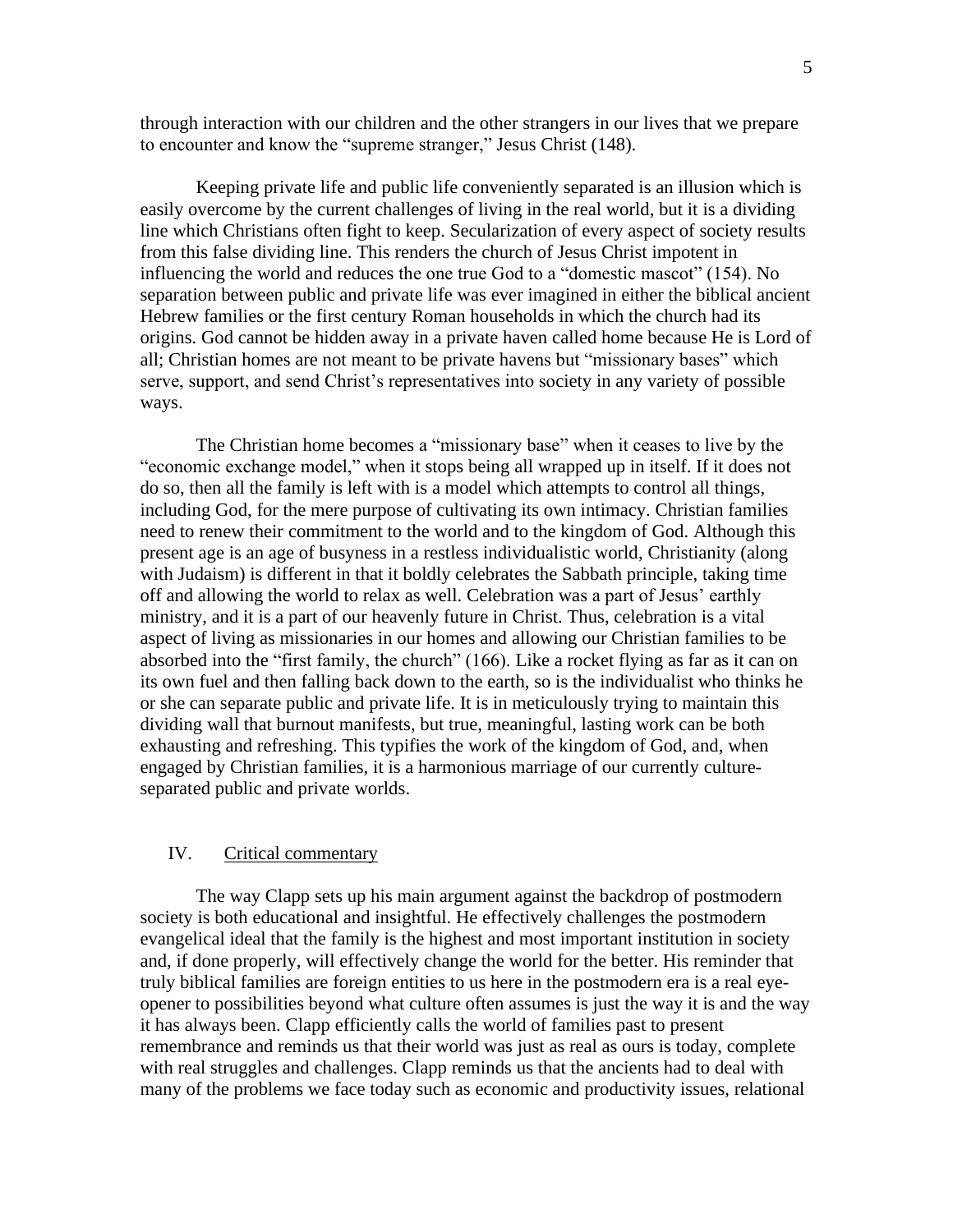issues such as childrearing and elder care, and social issues like caring for the poor, and many times they came up with much different answers than what today's generation proposes. Christian families today can learn a great deal from ancient families who often took care of their own rather than entrusting their relatives to the care of government.

Clapp clearly defines the problem which he confronts. Allowing the "economic exchange" culture of the market to dominate every part of life, including family and church, is a tragic mistake, and Clapp shows just how this devalues others in a person's eyes and exalts self. Such selfish attitude contradicts Scripture (Philippians 2:3) and is counter productive to the true mission of the church and of families. Clapp uses the medical industry as an example of the "belligerence of the bottom line" (57) and the effect it has on society. Creating the family in the market's image attempts to draw a permanent line between public and private life. Clapp combats this agenda by examining the details of its practice and moral values alongside those of the truly biblical, ideal Christian family.

Clapp's argument concerning the preference of the church over family, as important as family is, is a strong one, particularly when he refers to Jesus' preference of his disciples over his biological family in Mark 3:33-35. Clapp rightly preceded this very bold claim by first highlighting many of the ways which Jesus supported and upheld family values. His follow-up argument with Mary at the foot of her son's cross with John the disciple was especially compelling. Although it is clear from the context that this event was primarily for the purpose of appointing John to care for Jesus' aging mother (cf. John 19:27), Clapp's speculation of what Mary might have been thinking and learning at that time is not completely unmerited considering his line of argumentation concerning the church as "first family" (76) and his previous qualifier on page 79 in which he confesses ignorance of Mary's struggles but asserts that she, being human, must have had her share of them, as can be seen in her arranging Jesus' brothers to "restrain him" when she thought he was out of his mind (Mark 3:20-34).

In his chapter on the "superiority of singleness" (89), Clapp asserts that both Jesus and Paul exalted the single life over marriage. Although it is certain that the apostle Paul spoke more highly of singleness than marriage, Jesus did not make similar claims. Clapp cited Matthew 19:10-12 as support for the claim that Jesus prized singleness. However, in this passage Jesus merely declares concerning singleness, "Some are eunuchs because they were born that way; others were made that way by men; and others have renounced marriage because of the kingdom of heaven. The one who can accept this should accept it" (Matthew 19:12). It was his disciples in verse ten who concluded that it was better for men not to marry if divorce was to have such strict requirements, almost as if asking Jesus this as a question soliciting his response. Another statement of Jesus concerning marriage and singleness has to do not with this present age but with the age to come. "At the resurrection," he says, "people will neither marry nor be given in marriage; they will be like the angels in heaven" (Matthew 22:30, cf. Mark 12:25 & Luke 20:34-35). Neither of these two statements of Jesus can possibly be interpreted as revealing that he held a higher view of singleness over marriage in the present age. Similarly, citing his own single lifestyle would not be sufficient to provide evidence that Jesus esteemed singleness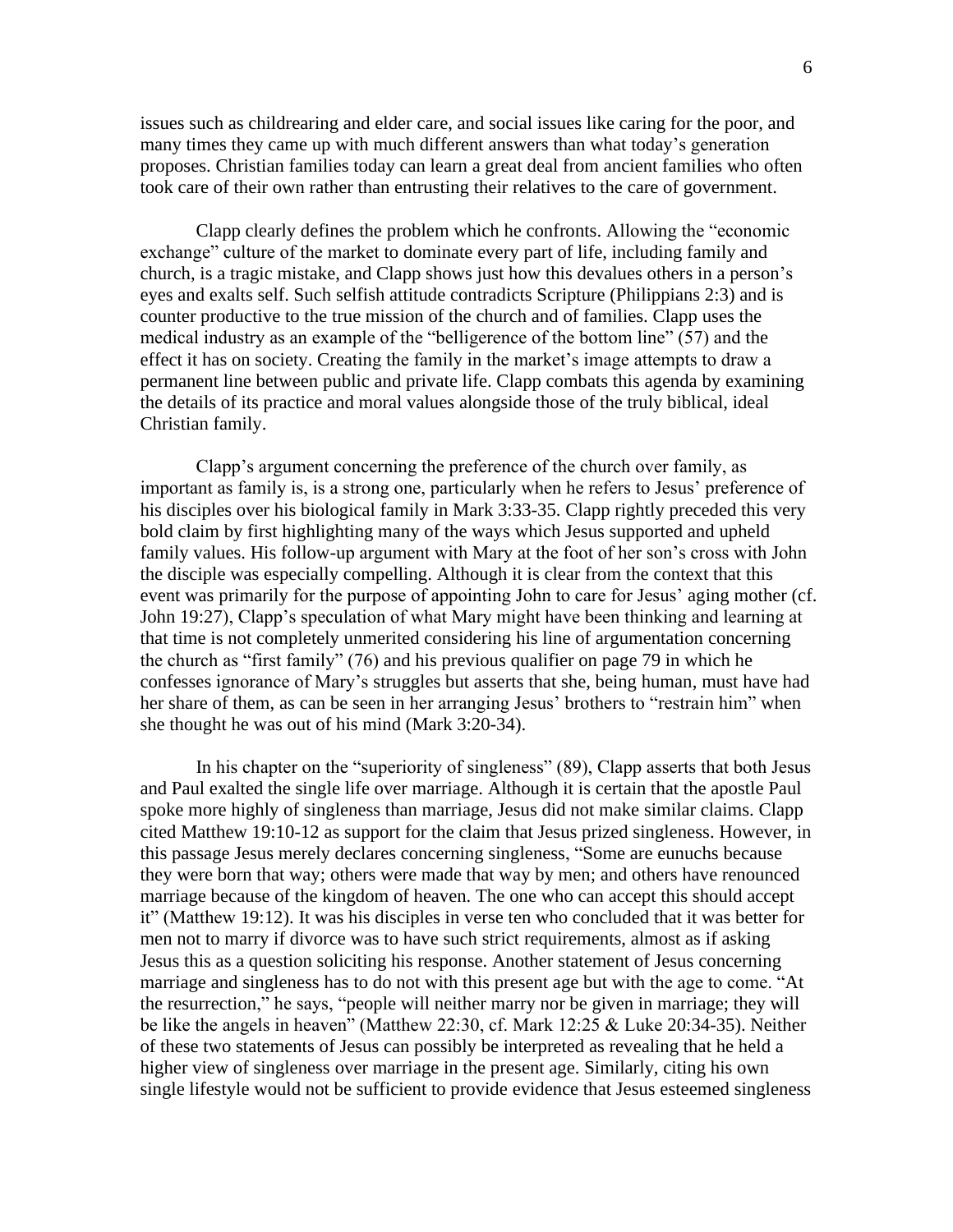over marriage as a way of life for his followers. Therefore, to affirm that he preferred one over the other is a stretch of the truth at best.

On pages 95-97, Clapp rightly asserts that the ancient Israelites highly valued marriage as a blessing as well as a necessary institution for bearing children and continuing the family lineage, ultimately contributing to the strength of the people or nation as a whole. He is also right to admit that most, if not all, of them did not have a clear view of the afterlife but viewed death as a dark occurrence in which the soul vanishes away. However, the lack of a developed theology of an afterlife in no way constitutes ignorance of the existence of one. Consider King Saul's contacting of the witch of Endor in order to consult the late prophet Samuel (1 Samuel 28:11), and even Clapp himself mentions that the Hebrews acknowledged the existence of a "place of the dead" (96). So Clapp's following conclusion in which he claims that the Israelites thought of the continuing of the family name through its offspring as the only means of attaining eternal life, being rooted in the previous assertion, stands on faulty ground. There is no doubt that a great deal of importance was placed on the survival of the family name, but for Israel to view this important cultural value as the true and only meaning of eternal life would be a purely atheistic rational and not befitting of God's chosen people.

In distinguishing between "contractual" and "covenantal fidelity" in relationships such as marriage and childrearing, Clapp effectively illustrates the selfish nature of "contractual" relationships. He shows that the reason for entering into relationships on a contractual basis is largely, if not solely, for ensuring that the individual's felt needs and purposes are attained. A person enters into a relationship contractually in order to better serve and get to know him or herself, rather than being confident and comfortable enough to give of self in order to experience others. Christian relationships are different in that they are covenantal in nature, sacrificial rather than selfishly ambitious, and commissioned with the call of living for a higher purpose, the kingdom of God.

In rounding out his main argument concerning the superiority of the church and its mission over the biological family, Clapp calls all Christian families to espouse a transcendent cause, to be "missionary bases" from which both the love and the gospel of Jesus Christ proceed. He demonstrates that the family must serve a purpose higher than its own self interests, and that is exactly what Christians are called to do. Clapp effectively refuted the notion of the private, strictly personal walk with God and placed Christ's commission within the context of families serving and glorifying God together as united parts of God's larger people. His conclusion, which is an entirely valid one, is that this is the only way to affect the larger postmodern world for the better with the love and knowledge of Jesus Christ which it so desperately needs.

- V. Notable quotations
	- 1. "Funny things *are* everywhere. No culture is as 'natural' as it pretends." (47)
	- 2. "Such a realization [that funny things are everywhere]… is the need of the church and its family in every place and time." (47)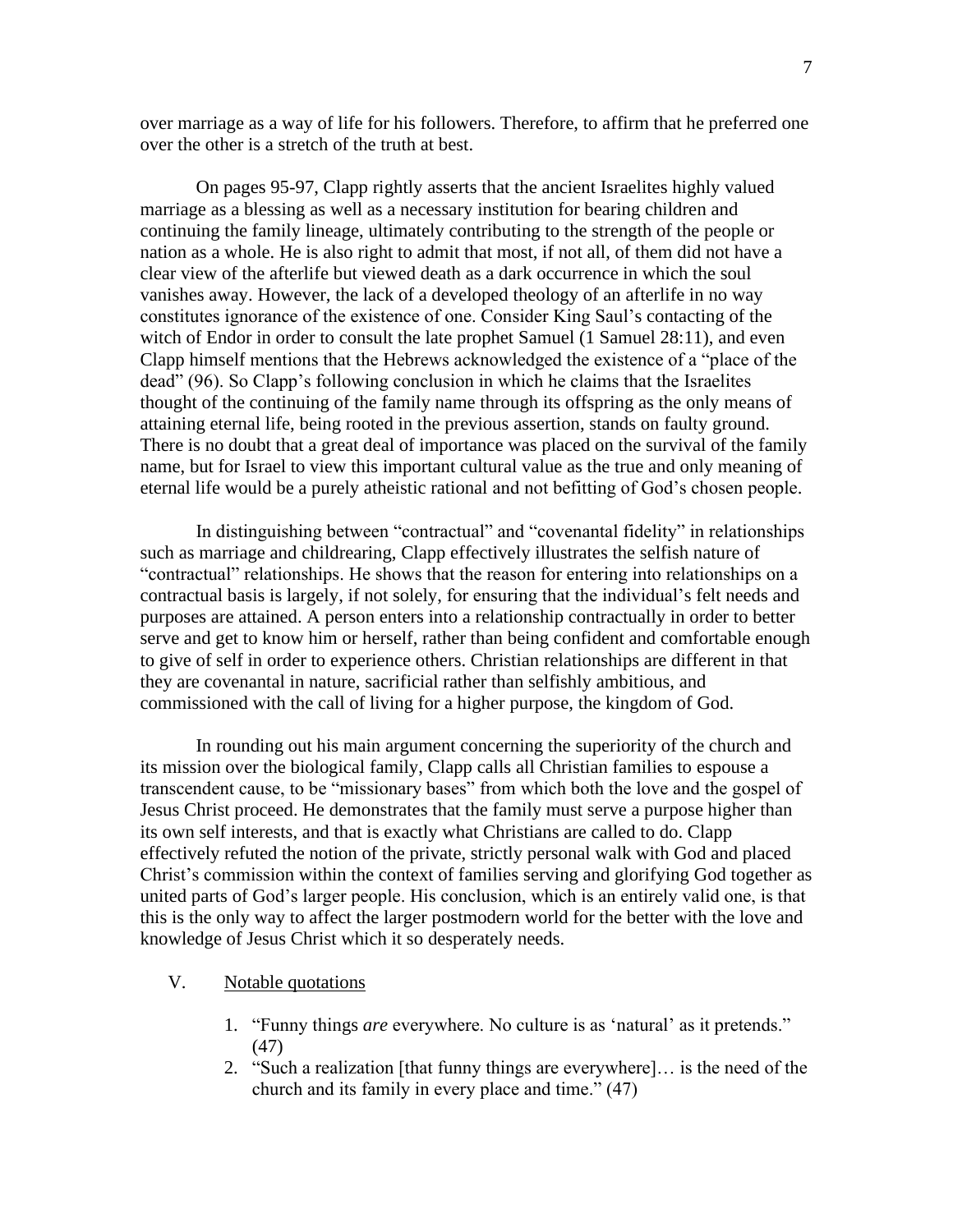- 3. "Consider the church itself. We are counseled, through books such as *Marketing Your Ministry*, to reconceive the church's mission in terms of the professional marketers." (57)
- 4. "The panel members were asked to explain what is good about friendship, but were stymied because they could attempt to understand friendship only in terms of the manager who keeps a constant eye on the market's bottom line."  $(59)$
- 5. The entire middle paragraph on page 60.
- 6. "In the postmodern world, heaven is a vast supermarket; hell is a corner drug store stocking only one brand of aspirin or toilet paper—or more significantly, only one brand of religion or morality or marriage." (61)
- 7. "A child will limit my mobility, dictate the spending of much of my money and create 'agendas' I would otherwise never have imagined for myself."  $(63)$
- 8. "The home once served major economic and social functions. Now it is a 'haven' from the 'real world.' It is a retreat for the wage-earner and a nest for children who await true personhood in the form of maturity and independence." (64)
- 9. "I shop, therefore I am." (64)
- 10. "Sharply privatizing the family is the first step toward killing it." (65)
- 11. "The married must think not only of themselves and God's call for them, but also of what that call will mean for spouse and children. Family does complicate things." (100)
- 12. "The New Testament does not imagine such a thing as an autonomous person. Everyone is under the influence of and belongs to one god or another—even if it is a god no more glorious than one's own belly (Phil 3:19)." (102)
- 13. "After all, we can be rescued from terrorists, delivered from the whip of the slave master in Egypt or on the Georgia plantation, freed from Auschwitz. But no commando, no Moses or Lincoln, no Allied soldier can rescue or free us from ourselves." (103)
- 14. "Trying to stay married by focusing on all the possibly legitimate reasons for divorce is like trying to stay healthy by imagining all the ways you might fall sick, or trying to attain wealth by studying the innumerable ways people slide into poverty." (119)
- 15. "So we must live lives of faithfulness to become the kind of people capable of recognizing the God who is faithful." (121)
- 16. "In Christian marriage, I commit my entire life and all its possibilities (and liabilities) to my spouse." (127)
- 17. "Covenantal fidelity expects my spouse and marriage to become an indispensable part of my identity, my very self." (127)
- 18. "The ultimate aim of covenantal fidelity is intimacy with others through the individual self… Contractual fidelity does not have the same ultimate aim. In it the ultimate aim is intimacy with the individual self through others." (129)